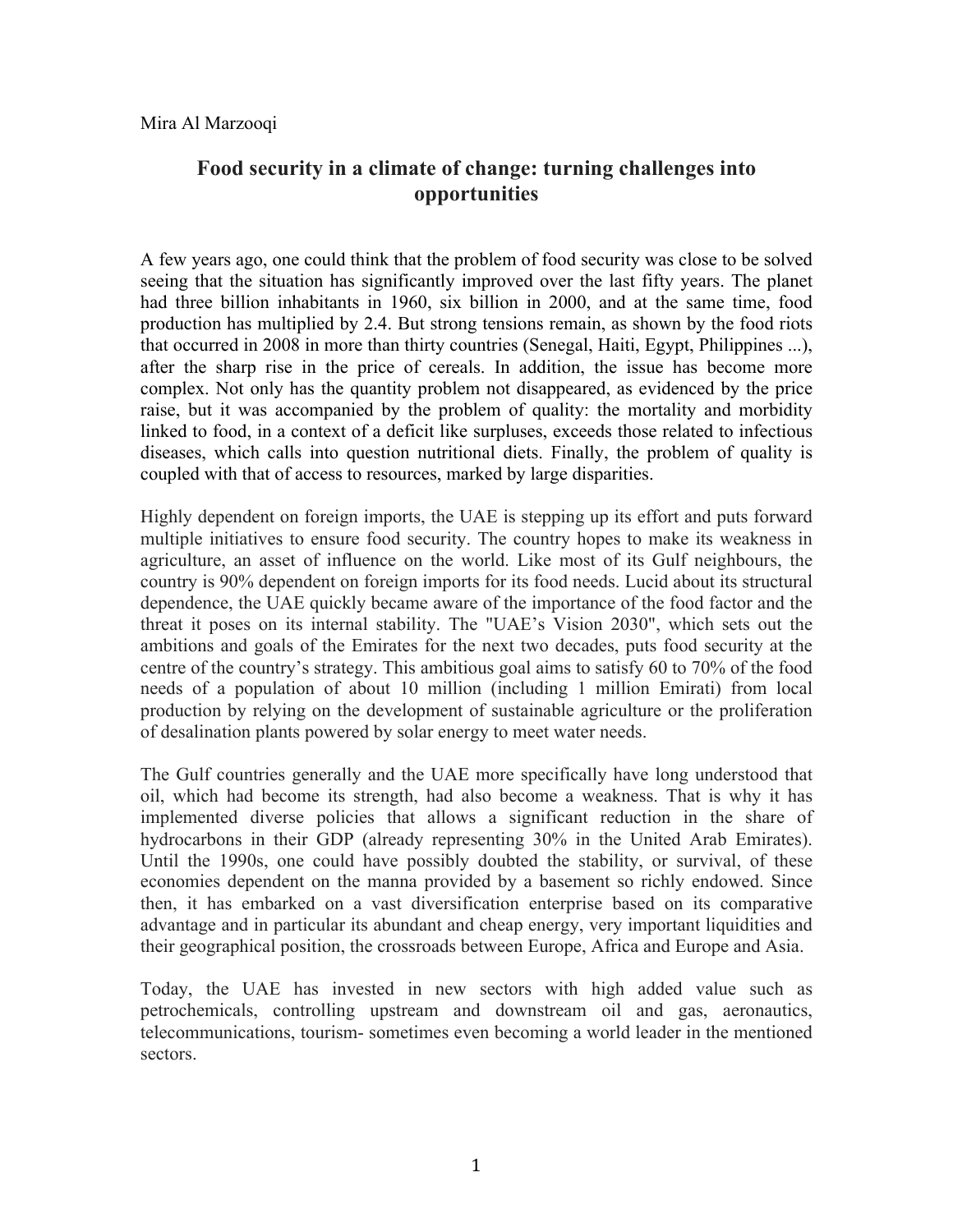Highly dependent on foreign imports, the UAE is stepping up initiatives to ensure food security. The Emirates hopes to make its weakness in agriculture, an asset of influence on the world stage.

### **Land-grabbing**

To secure their food supply, the UAE is buying or renting more and more land in poor countries, but where land is abundant. This approach is often presented as a strategy where everyone wins. The investing country acquires land and obtains a guarantee of access to the food produced there while benefiting from high returns on investments. At the same time, the recipient country is pocketing an injection of capital into its agricultural sector, generating economic development. For the operation to be truly beneficial to all, it is imperative, however, that the investing country protects the citizens of the recipient country from nationalization or expropriation, ill treatment of the labour force and the loss of their own resources. Nowadays, the UAE is one of the world's largest buyers of land in third countries. The UAE and the KSA combined have more than 2.8 million hectares between them, mainly in Indonesia, Pakistan and Sudan.

It is important to note that investors must carefully distinguish sustainable development objectives from their food security objectives. Countries usually seek to match their abundance of capital with the abundance of land and labour of the host countries. From a development perspective, this is a perfectly sensible step for both the investor and the host country. However, high yields have high inherent risks, which is a major disadvantage when the goal is food security. Large-scale agricultural logging has suffered serious failures in Sudan, where, despite the country's agricultural potential, the World Food Program is currently feeding 5.6 million people.

Setting up agricultural activities in third countries may allow the UAE to protect itself from market risks, but this entails a cost. The use of the world market to obtain large quantities of food can be a source of many hazards, as recent food price shocks have shown. Be that as it may, by choosing to invest in third countries instead of using the market, the UAE takes all the meteorological risks of the host country rather than choosing a country in which to source. Political risks inherent to the host country can also pose serious problems, especially in countries like Sudan, where conflicts are common. The market offers greater flexibility than third party investments. Capital tied up by land acquisitions and long-term rentals cannot be readily available for the purchase of food from other suppliers when there is weather challenges or political disruption in the host country.

To add up, there are different other strategies the UAE can employ.

**It can invest in infrastructure used abroad for the production, storage and transport of food.** These can be permanent infrastructures: ports, silos and roads; mobile infrastructure: boats, trucks and inputs (ex fertilizer); or intellectual infrastructure: seed variety patents and other technologies. The purchase of land is not essential if the country can provide and control the infrastructure and technology needed to produce, transport and store food. The beneficiary remains in a position to increase the productivity of his land and manpower and can potentially benefit from the system without indisposing the local population by selling land, while the investor limits his capital investment and is not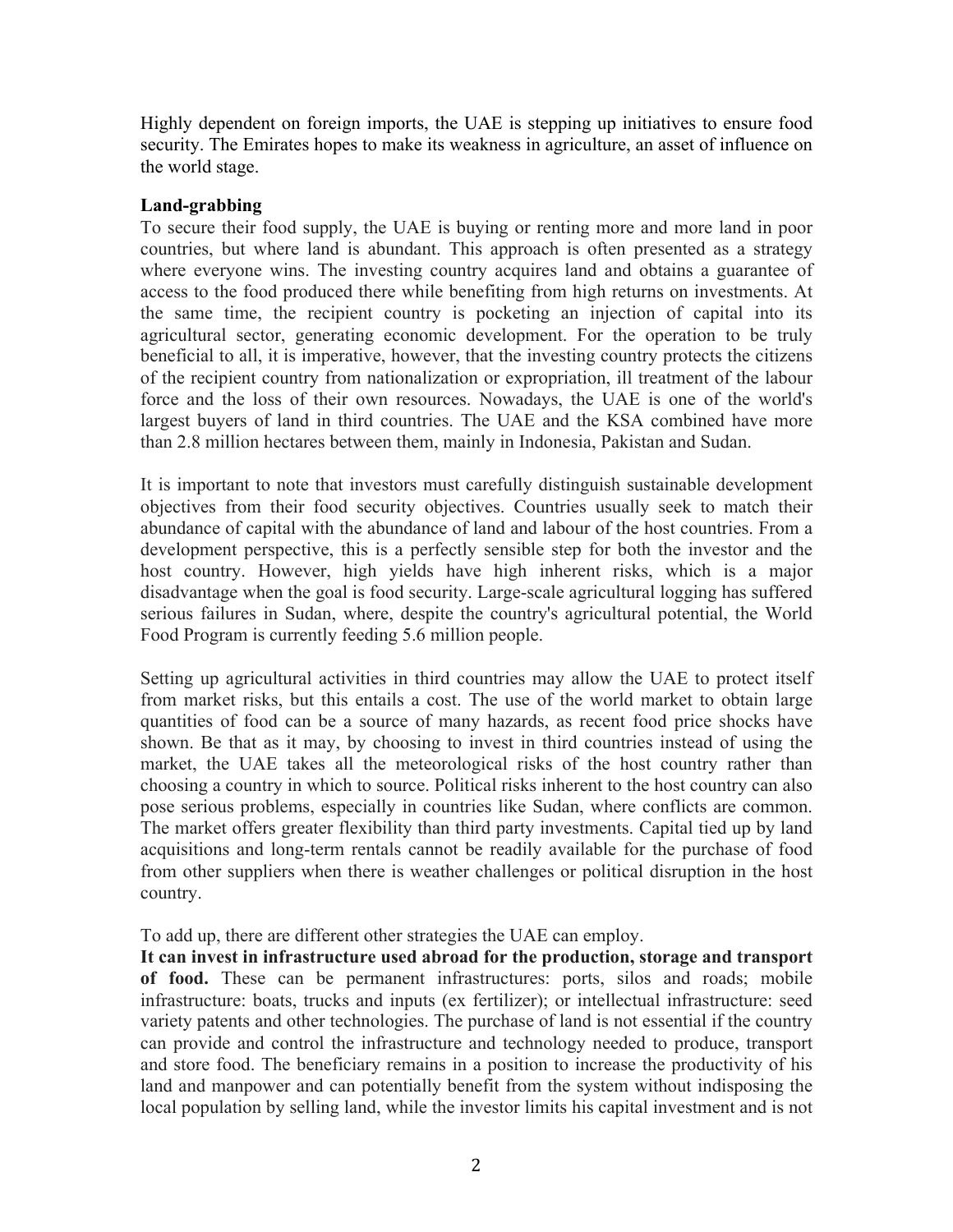subject to the political risks associated with land purchases. The UAE would benefit from such a strategy because it would create synergies by producing oil while controlling the primary production factors derived from oil. If these assets are properly diversified, they also minimize the weather and political risks mentioned in the previous paragraph. Customs warehouses could be built in the Emirates, and physical warehouses associated with international commodity markets would be established within the region. This would reduce reluctance to purchase hedges related to physical stocks of wheat in distant futures markets and stimulate commodity trade.

**Countries can in the long term invest in agricultural R & D of foreign countries.** Investment in agricultural R & D allow for high rates of return. In the UAE, especially in areas where land and water are extremely scarce, productivity may be too low to restrict investment in research to the region. Investments in agriculture abroad could increase food security by increasing the productivity of current or potential trading partners. In addition, if IP regimes are strong enough, investor countries could take ownership of technologies that increase productivity, which would actually allow them to cash out the right to use technology against part of the production.

**There is no single ideal method for reducing exposure to market volatility; different tools can be used individually, or in combination, to minimize risks.** Improving supply chains can reduce costs and improve distribution. Investment in land and infrastructure abroad can reduce the amount of grain that the UAE must import at world prices. The use of financial risk hedging instruments on world prices can help stabilize the price of grain that they still need to import.

Although the countries of the region have made progress in terms of food and nutrition, their actions are not yet at the height of the problem: the options and solutions adopted to improve food security and malnutrition will only be sustainable if they go beyond national borders and if they enhance long-term resilience to internal and external shocks.

According to the International Land Coalition, which brings together various NGOs and government agencies, this strong global demand "far from being a short-term phenomenon, will probably continue in the long term, even if the considerable increase observed between 2005 and 2008 should stabilize."

#### **Another solution the UAE could adopt is strengthening regional cooperation.**

It is essential to establish cooperation and joint operations to support efforts at the national level. That would lead to greater integration of food trade could help facilitate cooperation between countries. The constitution of regional stocks of food security, based on the pooling of resources in a common pool would have several advantages in terms of economies of scale, price stability and cross-border movement of goods. And it may be useful to strengthen commodity information systems at the regional level to help consumers and governments make informed choices, especially in times of crisis. Strengthening cooperation between countries could also be crucial for resolving food insecurity (the main factor of food insecurity in the region in 2012-2013).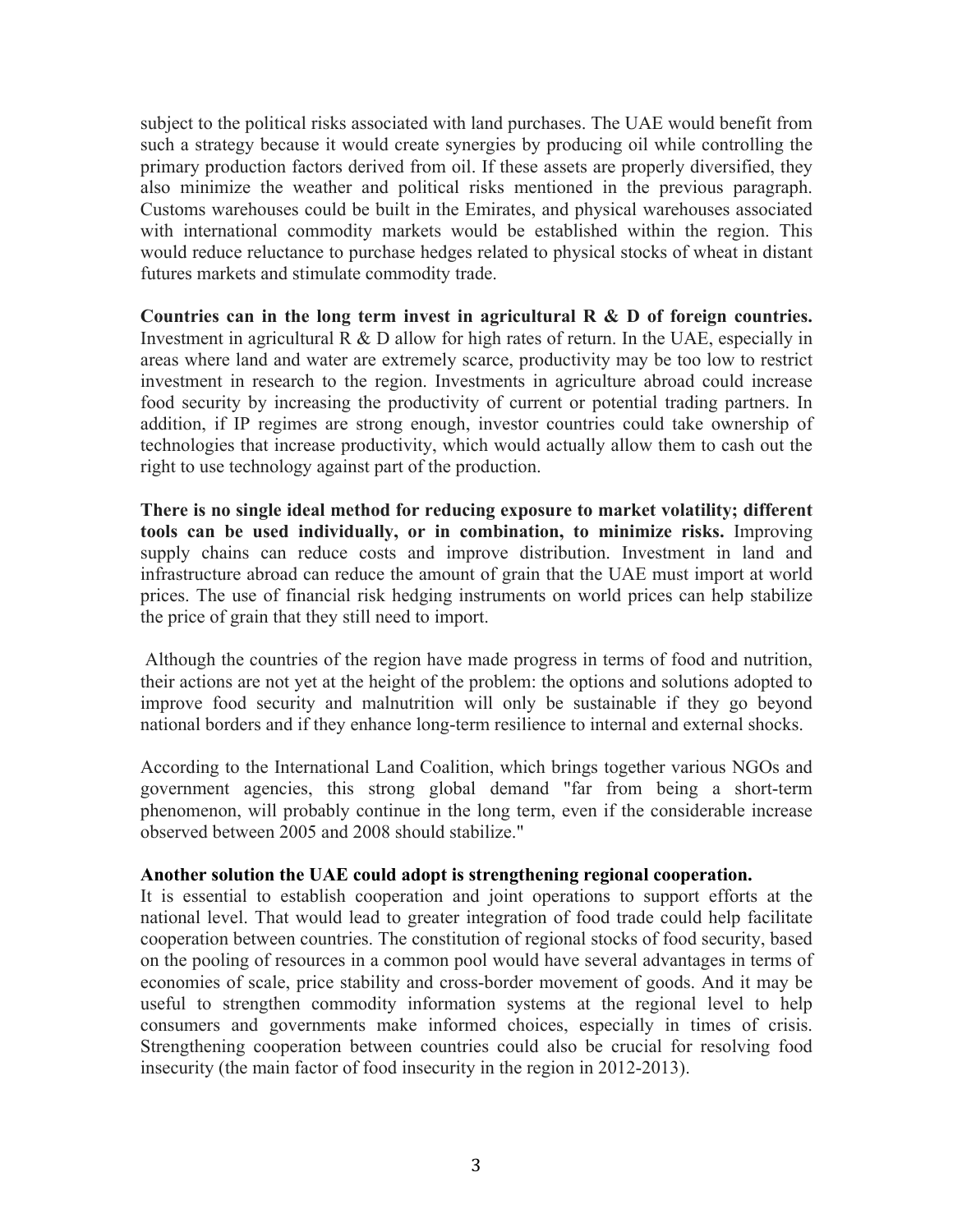#### **Strengthening long-term resilience is also key.**

It is imperative to understand the many facets of resilience to sustainably improve food security and nutrition in the MENA region. Building resilience requires predicting the likelihood of crises and their location, promoting preventive measures and mitigating damage where appropriate. Hence, to help build resilience to improve food security and nutrition, the following measures are crucial. Like strengthen smallholders' access to technologies, hence improving their access to social protection by giving them access to education and financial services because smallholder farmers are among the most vulnerable and food-insecure population groups in the region. Also by promoting agricultural investments that can play a strategic role in the economies of many countries in the region. By stimulating agricultural research to improve the productivity of sector. Facilitating the creation of multispectral partnerships among various stakeholders is also a factor. Finally, by recognizing the importance of social protection schemes to guarantee universal access to food and to mitigate the effects of price volatility.

Conclusively, it is important to note that it is not enough to improve food availability and access to food to address the double burden of malnutrition in the region: **public policies** need to diversify the food supply and adapt it to nutritional deficiencies, and consumers need to be sensitized to the options available to them to adopt dietary patterns; a healthier lifestyle. This could be done by raising awareness through campaigns and various social media platform; but also through highlighting the actual State the country and the world is in at the very moment and why it affects us all.